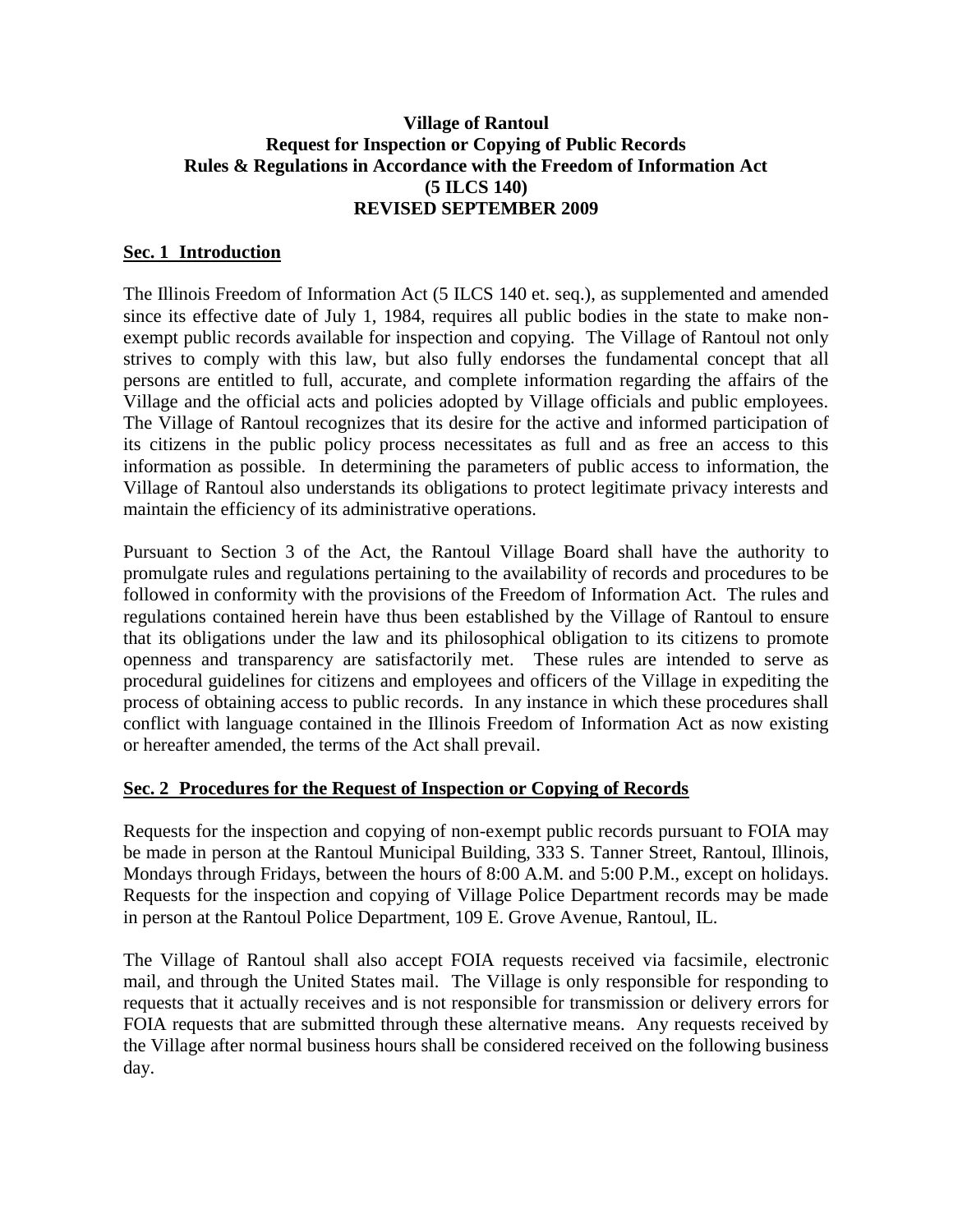All requests for public records must be made in writing, preferably upon a Village of Rantoul Freedom of Information Request Form. If a requesting party is unable to obtain one of these forms, the Village will accept any legible written request, provided that such written request is clearly and concisely stated and contains the name, address, and telephone number of the requestor.

To ensure that each FOIA request is acted upon in a complete and timely fashion, the requestor should ensure that the public record being sought is clearly identified in his/her request. Requestors should provide as much known information about the requested record as possible (e.g. type of record, approximate date of record, department where record may be located, etc.). The request should indicate whether the records are to be inspected, copied, and/or certified. The Village of Rantoul is not obligated to respond to requests that are overly broad or that would place an undue burden upon its operations; nor is the Village obligated to interpret or advise requestors as to the meaning or significance of public records that may be provided.

If the request is being made for a commercial purpose, the requestor must disclose that fact to the Village at the time the request is made. It is a violation of the Act to knowingly obtain a public record for a commercial purpose without such disclosure.

### **Sec. 3 Fee Schedule**

Pursuant to 5 ILCS 140/6, the Village of Rantoul is given the authority to charge reasonable fees for the duplication and/or certification of public records produced in compliance with FOIA requests. The Freedom of Information Officer is given the authority to grant a waiver or reduction of fees for copying records if the requestor's stated purpose is to obtain information regarding the health, safety, and welfare of the general public and is not for the principal purpose of personal or commercial benefit. In determining the amount of any such waiver or fee reduction, the Village will also consider the number of records requested and the actual costs of copying.

Unless otherwise waived, copying fees must be paid in advance of the records being made available to the requestor. Fees are as follows:

| $8.5$ " x 11" documents: | $$0.15$ /page   |
|--------------------------|-----------------|
| $8.5$ " x 14" documents: | $$0.15$ /page   |
| $11"$ x $14"$ documents: | $$0.15$ /page   |
| Audio Tape:              | \$5.00/unit     |
| <b>Compact Disc:</b>     | \$5.00/unit     |
| Microfilm:               | $$1.00$ /page   |
| Certification:           | \$1.00/document |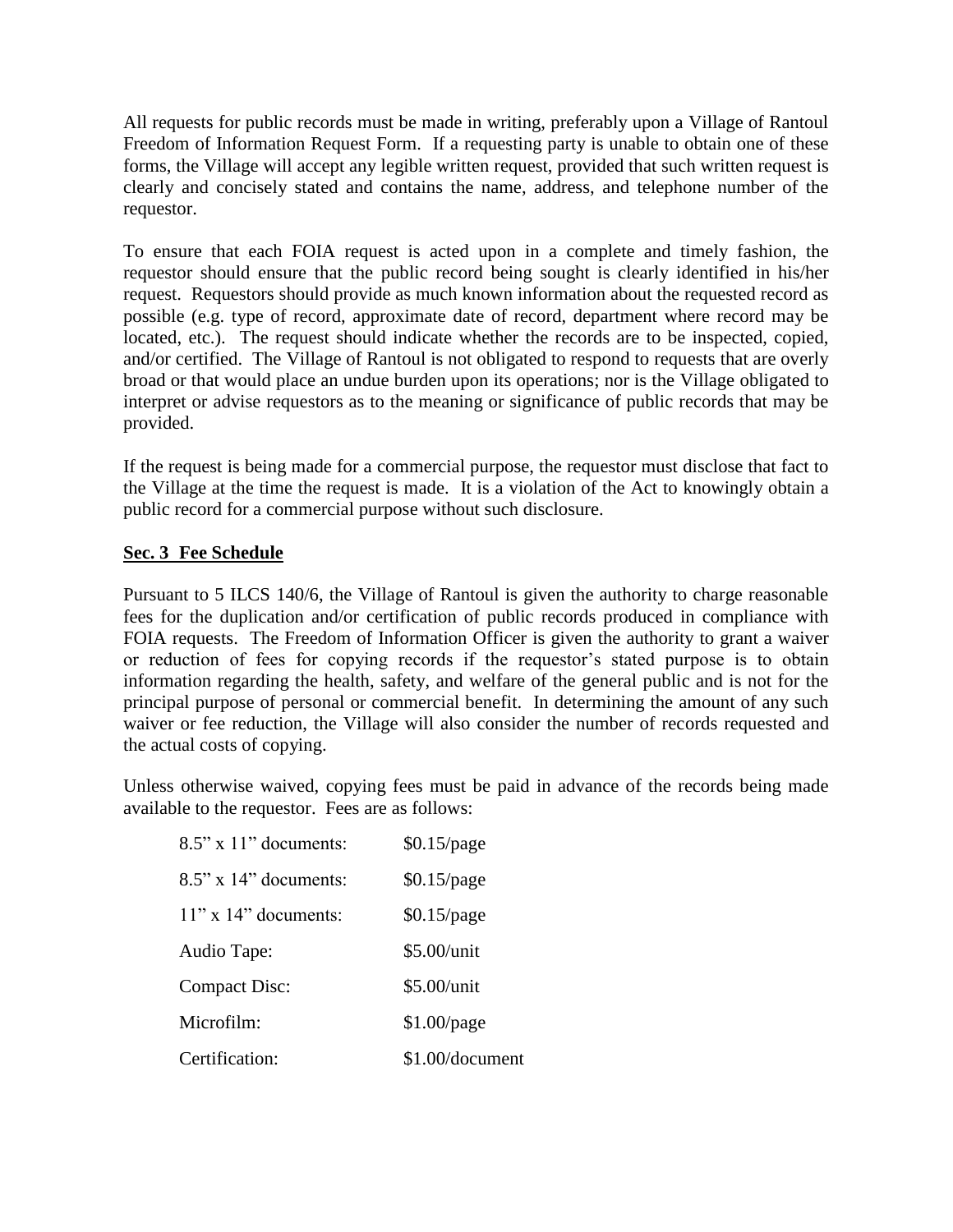For each request form filed, citizens shall be furnished with the first fifty (50) pages of standard, black and white copies at no charge. Fees will not be waived for the first fifty (50) pages of colored copies or copies exceeding 11" x 14" in area, unless a waiver or fee reduction is granted by the Freedom of Information Officer as a means of furthering the public interest.

Fees to copy blueprints, oversized documents, pamphlets, manuals and any other records which are to be copied by an outside service shall be based on the actual costs incurred by the Village. Information regarding these fees will be provided to the requestor before copying. Additional fees for accident records may apply, as allowable by law.

## **Sec. 4 Village Response to Requests for Inspection or Copying of Records**

In accordance with the law, the Village of Rantoul will respond to all non-commercial requests within five (5) working days of receipt. Responses will be provided to any commercial requests within twenty-one (21) working days of receipt. In processing requests for information made under the Act, the Village shall give priority first to any noncommercial requests pending before it. The Village must respond in one of the following methods:

# **A. Approval of Request**

If the requested records are available and determined to be non-exempt, the Village will advise the requestor of the documents which are available and the cost to copy the records. For commercial requests, the Village response will include an estimate of the time required to locate and compile the records requested, as well as the estimated fees to be assessed to the requestor.

If the requestor has asked to inspect the documents, the Village will provide the requestor with notice of a time and location in which the records will be made available for inspection. Any inspection of public records will be conducted during normal business hours at the Rantoul Municipal Building, unless another location is otherwise agreed upon by the Village and the requesting party. The Village may require that an officer or employee of the Village be present during any inspection of public records. A requestor may also be prohibited from bringing bags, brief cases, or other containers into the room in which the inspection takes place. Documents made available for inspection will be held for fourteen (14) working days from the date of the Village's response and, thereafter, will be re-filed.

Fees for copies of records, unless waived, must be paid in advance. All copying of documents shall be done by an officer or employee of the Village of Rantoul. Upon written request, the Village will mail copies of public records to the requestor.

## **B. Notice of Extension**

Under certain circumstances, the Freedom of Information Act allows the Village to provide notice of an extension of time for response to a request. This time period shall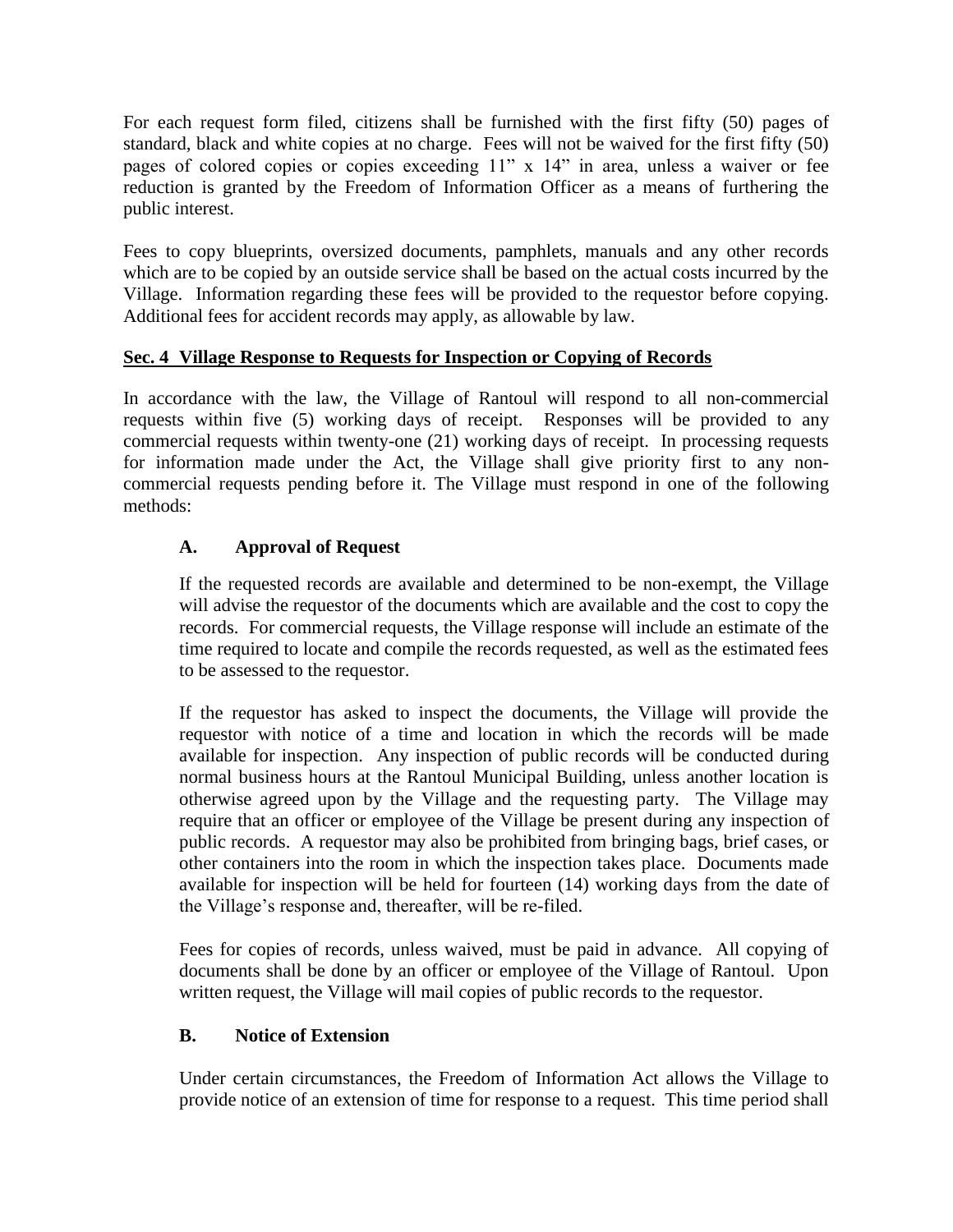not exceed an additional five (5) working days, or a total of ten (10) working days from the receipt of the original request. Any notice of extension must cite the reason why the extension is necessary.

# **C. Denial of Request**

Any denial of any part of a request shall be made in writing and shall state the reason(s) for the denial in accordance with Section  $3(g)$ , or if the record is determined to be exempt, pursuant to Section 7 of the Freedom of Information Act.

Section  $3(g)$  of the Act allows the Village to deny a request for a category of records if compliance with the request would place an undue burden upon the Village and there is no way to narrow the scope of the request, and/or the burden on the Village outweighs the public interest in the information. Before denying a request on the basis of this exemption, the Village will contact the requestor to offer him/her an opportunity to confer with the Village in an attempt to reduce the scope of the request to a manageable proportion. Any denial pursuant to Section 3(g) shall specify the reason(s) why it would be unduly burdensome to the Village and the extent to which compliance with the request would burden the operation of the Village. Repeated requests for the same public records by the same person shall be deemed unduly burdensome and shall be denied accordingly.

Section 7 of the Act enumerates a series of records that are considered exempt from public disclosure and, therefore, need not be produced by the Village.

All denials shall include the name and title of the individual or individuals responsible for the denial of the request, and shall include a detailed factual basis for the application of any exemption claimed. Any denial must also include a notice of the requestor's statutory right to petition the office of the Public Access Counselor in the office of the Illinois Attorney General for review of the denial, as well as the right to judicial review under Section 11 of the Act. In accordance with the provisions of the Act, copies of all denials shall be retained by the Freedom of Information Officer and will be indexed according to the type of exemption asserted and, to the extent feasible, according to the type of records requested.

If the Village determines that a FOIA request should be denied by claiming an exemption under subsection (1) (c) or (1) (f) of Section 7 of the Act, the Freedom of Information Officer shall provide written notice to both the requestor and the Public Access Counselor of the Village's intent to deny the request in whole or in part. This notice shall include: a copy of the original FOIA request; the proposed response from the Village; and a detailed summary of the Village's basis for asserting the exemption. Upon receipt of the notice of intent to deny, the Public Access Counselor shall determine whether or not further inquiry is warranted. Within five (5) working days after receipt of the notice of intent to deny, the Public Access Counselor shall notify the Village and the requestor whether further inquiry is warranted.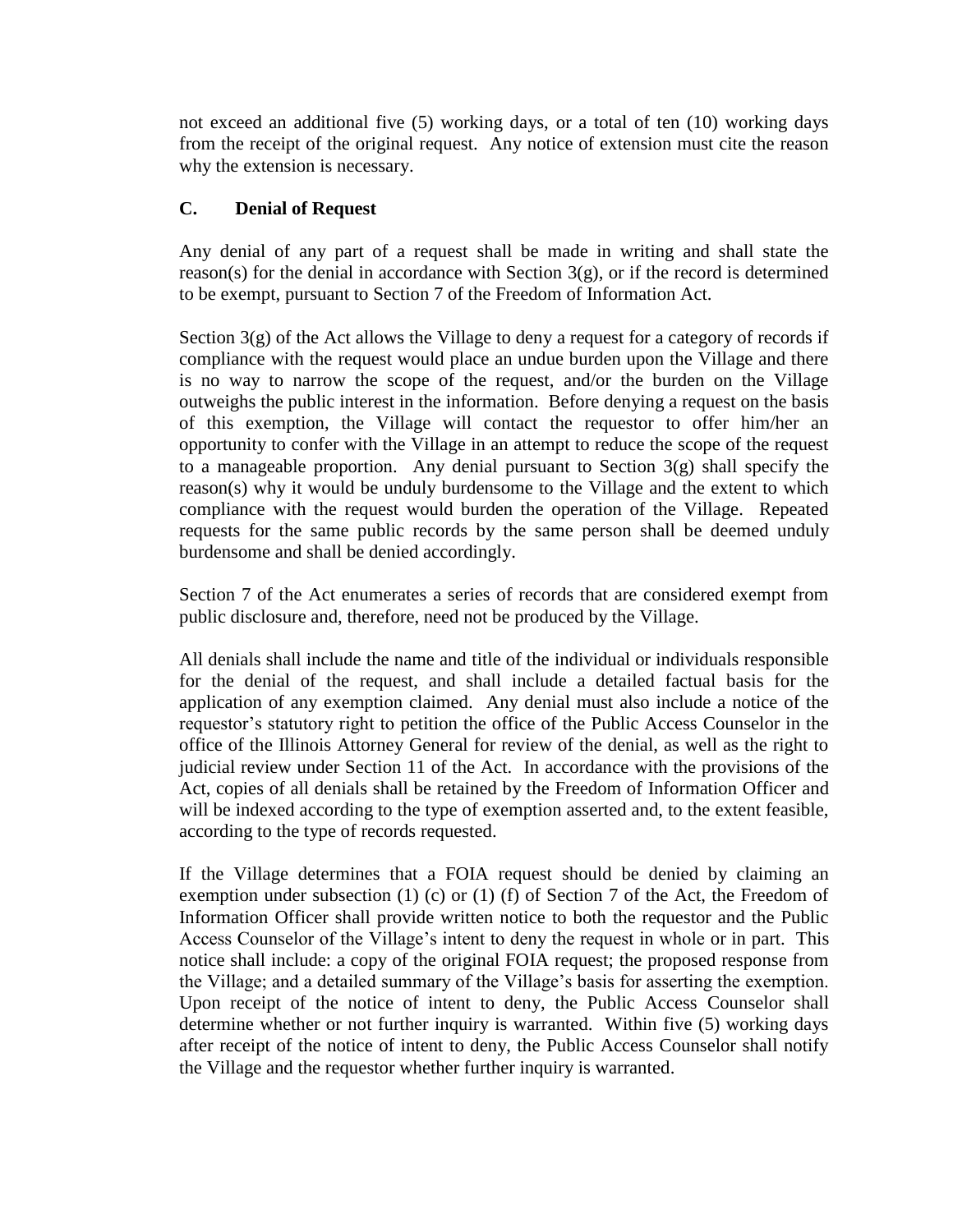#### **Sec. 5 Administrative & Judicial Review Procedures**

Any requestor whose request for information has been denied by the Village may exercise his/her statutory right to petition the Public Access Counselor in the office of the Illinois Attorney General for review of said denial. A request for review must be filed with the Public Access Counselor not later than sixty (60) days after the date of the final denial. Any such request for review must be in writing, signed by the requestor, and include copies of the original FOIA request and any responses received from the Village.

Upon receipt of a request for review, the Public Access Counselor shall determine whether further action is warranted. If the Public Access Counselor determines that the alleged violation of the Act is unfounded, he/she shall so advise the requestor and the Village and no further action will be taken with respect to the complaint. In all other cases, the Public Access Counselor shall forward a copy of the request for review to the Village within seven (7) working days after receipt and shall specify the records or other documents that the Village shall furnish to facilitate the review. Within seven (7) working days after receipt of the request for review, the Freedom of Information Officer must provide copies of the records requested and shall otherwise fully cooperate with the Public Access Counselor. To the extent that records produced by the Village for the purposes of review contain information that is claimed to be exempt, the Public Access Counselor shall not further disclose that information.

Within seven (7) working days after it receives the request for review and request for production of records from the Public Access Counselor, the Village may provide an answer to the allegations of the request for review in the form of a letter, brief, or memorandum. The Public Access Counselor shall forward a copy of any such written answer to the person submitting the request for review and the requestor may respond in writing to such answer within seven (7) working days. If the requestor chooses to file a written response to the Village's answering of the allegations, he/she must also provide a copy of that response to the Village.

The Attorney General shall examine the issues and records submitted in conjunction with any request for review and shall, within sixty (60) days, issue to the requestor and to the Village an opinion in response to the request for review. The opinion shall be binding upon both the requestor and the Village, subject to administrative review under Section 11.5. The Public Access Counselor may opt to extend the 60-day time period by up to twenty-one (21) additional working days, provided that he/she sends written notice of such extension to both the requestor and the Village. The Attorney General may exercise his/her discretion and choose to resolve a request for review by mediation or by a means other than the issuance of a binding opinion.

Upon receipt of a binding opinion concluding that a violation of the Act has occurred, the Freedom of Information Officer shall either take necessary action immediately to comply with the directive of the opinion, or shall initiate administrative review under Section 11.5. If the opinion concludes that no violation occurred, the requestor may initiate administrative review under Section 11.5.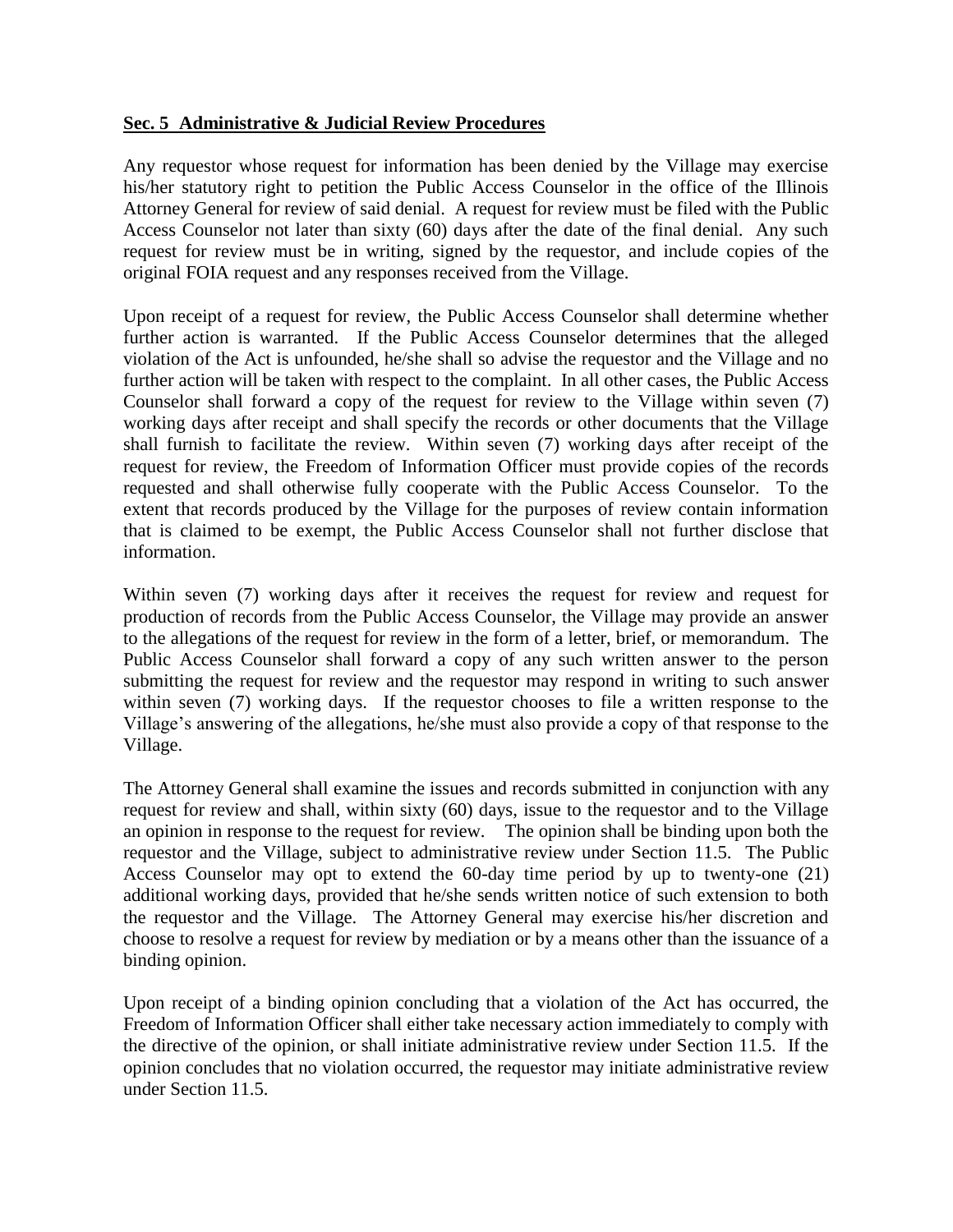Any person denied access to inspect or copy any public record shall also have the right to file suit for injunctive or declaratory relief in the Circuit Court of Champaign County.

## **Sec. 6 Village of Rantoul FOIA Administrative Procedures**

In accordance with Section 3.5 of the Act, the Village Board shall designate an employee or officer of the Village to serve as Freedom of Information Officer. The designated Freedom of Information Officer may, from time to time, designate additional employees or officers to serve as deputy freedom of information officers for particular departments or divisions of the Village as necessary to expedite the FOIA process. Freedom of Information officers and deputies shall be charged with the responsibility for implementing these policies and procedures and processing all requests for information in accordance with the terms of the Act. Deputy Freedom of Information officers shall, at the discretion of the Freedom of Information Officer, be given the authority to act as the primary freedom of information officer for each department or division in which they have been assigned. Each individual designated as a freedom of information officer or deputy shall successfully complete an annual training curriculum through the State of Illinois, as provided in the Act.

All FOIA requests shall be date stamped upon receipt by the Village. Upon receipt, the Freedom of Information Officer shall forward a copy of the request to the appropriate contact employee for the department in which the records are located. Upon forwarding the request to the appropriate department, the Freedom of Information Officer shall also indicate the date by which the request must be approved or denied (five working days from the date of receipt).

The employee responsible for providing the information on behalf of his/her department shall promptly either comply with or deny the request. The employee shall notify the Freedom of Information Officer of his/her action on the request no later than five (5) working days after its receipt. The Freedom of Information Officer shall then respond in writing to the requestor accordingly. If denying the request, the official responsible for the denial must include, in writing, the following information:

- 1. The statutory exemption used as the basis for the denial and the specific reasons for the denial, including a detailed factual basis and citation to supporting legal authority;
- 2. The names/titles of each person responsible for the denial;
- 3. The notice of the requestor's statutory right to petition the Public Access Counselor for review of the denial; and
- 4. The notice of the requestor's statutory right to judicial review under section 11 of the Act.

If any public record exempt from disclosure contains material which is not exempt, the Village shall delete the exempt information and make the remaining information available for inspection and copying.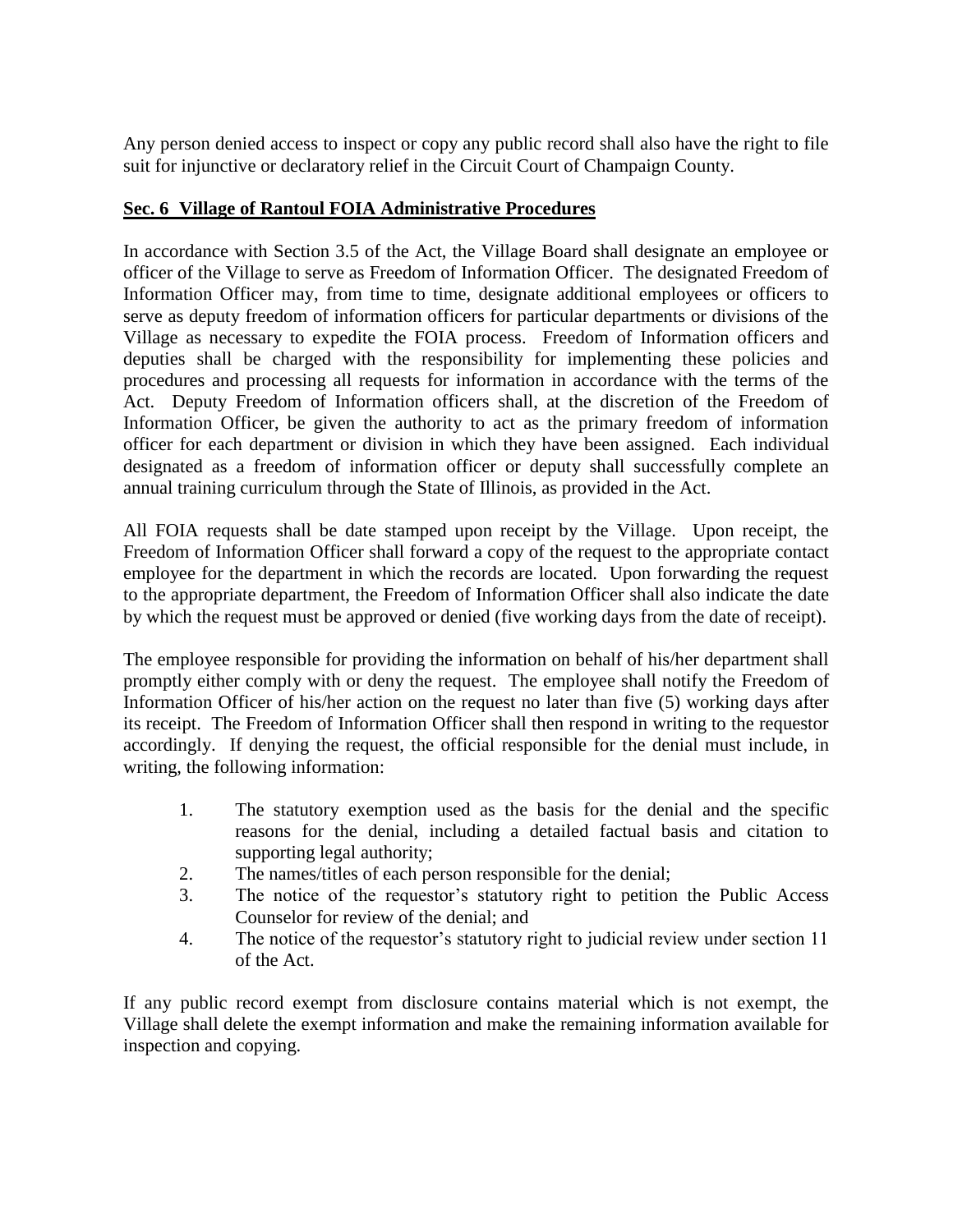If the responsible employee determines that there is not adequate time to gather the requested information, the time limit may be extended by an additional five (5) working days. Extensions should be reserved only for extenuating circumstances. Appropriate reasons for extension include:

- 1. The requested record is in a place other than the office at which the record is being requested
- 2. The request requires the collection of a substantial number of specified records
- 3. The request is understood in categorical terms and requires an extensive search for the records responsive to it
- 4. The requested records have not been located in the course of routine search and additional efforts are being made to locate them
- 5. The requested records require examination and evaluation by personnel having the necessary competence and discretion to determine if the records are exempt from disclosure under Section 7 of the Act, or should be revealed only with appropriate deletions
- 6. The request for records cannot be complied with by the public body within the time limits prescribed by Section 3 of the Act without unduly burdening or interfering with the operations of the public body
- 7. There is a need for consultation, which shall be conducted with all practicable speed, with another public body or among two or more components of a public body having a substantial interest in the determination or in the subject matter of the request

When additional time is required for any of the aforementioned reasons, the responsible employee shall notify the Freedom of Information Officer as soon as possible, but no later than four (4) working days after receipt of the request. The Freedom of Information Officer shall then immediately send written notice of extension to the requestor, stating the reasons for the extension and the date by which the records will be available or that a denial will be forthcoming. Extensions will not be granted for a period exceeding five (5) working days, except in the most unusual circumstances; provided that any such extraordinary period for extension will first be agreed upon in writing by both the requestor and the Freedom of Information Officer.

All requests for public records made under the FOIA shall be maintained in a file in an office designated by the Freedom of Information Officer and preserved in accordance with the provisions of the Local Records Act. Documents maintained in this file shall include, but not be limited to, the following: the original request, a copy of the written response, a record of written communications with the requestor, and a copy of all other communications. Additionally, all denials of FOIA requests shall, by law, be indexed according to the statutory